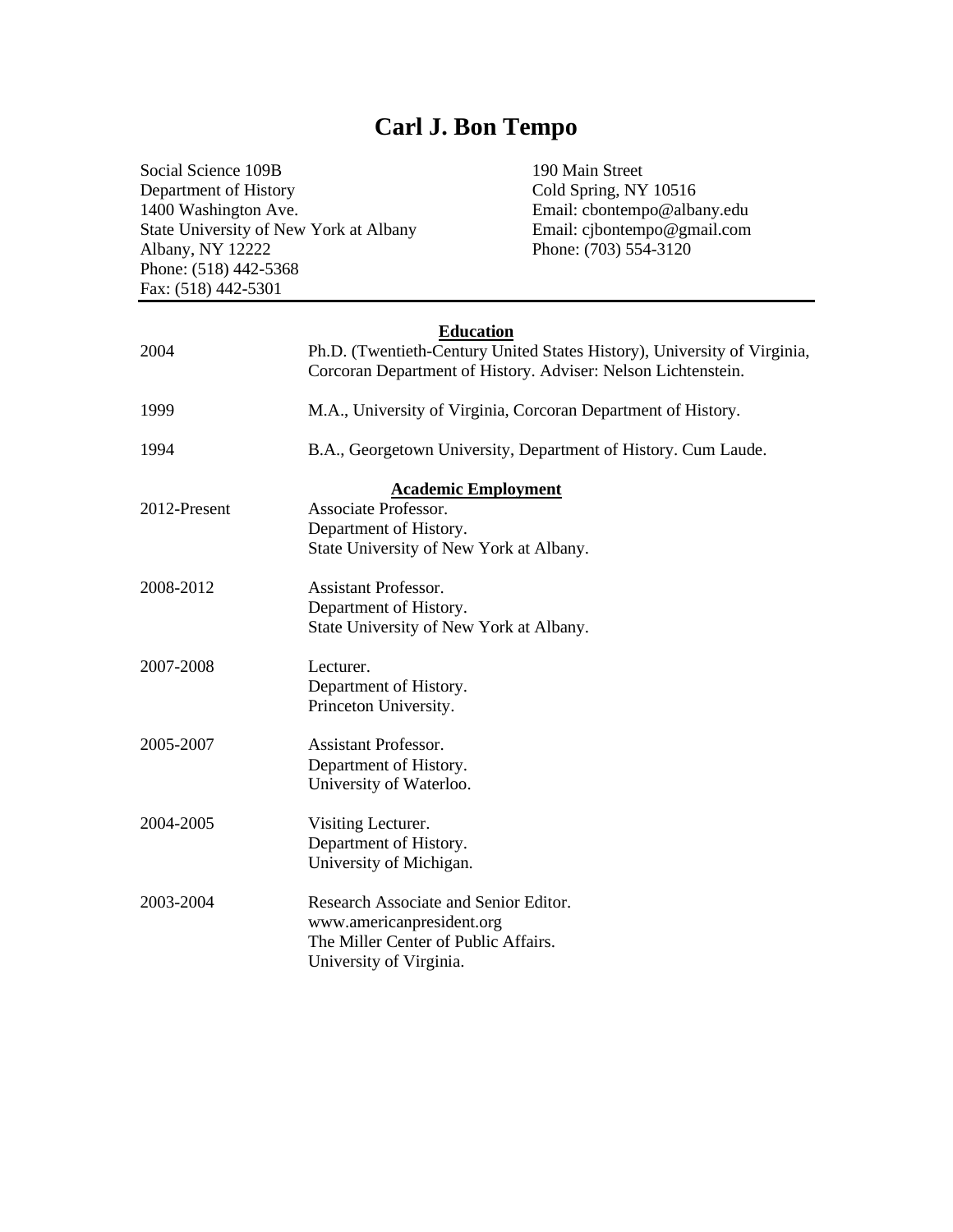| <b>Books and Books in Progress</b> |
|------------------------------------|
|------------------------------------|

*Human Rights at Home: The United States and Human Rights in the 1980s* (book manuscript under contract with the University of Pennsylvania Press, for a co-release by both the "Human Rights" and "Politics and Culture in Modern America" series.)

| 2022 | <i>Immigration: An American History, co-authored with Hasia Diner (New)</i> |
|------|-----------------------------------------------------------------------------|
|      | Haven, CT: Yale University Press, forthcoming May, 2022.)                   |
|      | https://yalebooks.yale.edu/book/9780300226867/immigration                   |
| 2008 | Americans at the Gate: The United States and Refugees during the Cold       |

| ð. | Americans at the Gate: The United States and Refugees during the Cold |
|----|-----------------------------------------------------------------------|
|    | War, "Politics and Society in Twentieth-Century America Series,"      |
|    | (Princeton, NJ: Princeton University Press, 2008.)                    |
|    | http://press.princeton.edu/titles/8826.html                           |
|    | <i>Note:</i> Princeton University Press published Americans at the    |

*Gate* in paperback in June 2015. *Note:* An Excerpt from *Americans at the Gate* appears in *Major* 

Problems in American Immigration History, 2<sup>nd</sup> Edition, eds. Mae Ngai and Jon Gjerde (Wadsworth Publishing, 2011), pages 554-564.

#### **Publications – Articles and Chapters**

| "Human Rights for All: The Recent History of Human Rights and       |
|---------------------------------------------------------------------|
| Immigration in the United States" in Whose America?, eds. Maddalena |
| Marinari and Maria Cristina Garcia (University of Illinois Press,   |
| forthcoming, $2022$ .)                                              |

- 2020 "Refugees and Human Rights in the Post-1945 United States," in *Rights – Human, Civil Religious – in the Federal Republic of German and the U.S. since 1948*, ed. Gregg Roeber (Vandenhoeck & Ruprecht, 2020.)
- 2018 "Helsinki at Home: NGOs, the Helsinki Final Act, and Politics in the United States, 1975-1985" in *The CSCE and the End of the Cold War*, eds. Nicolas Badalassi and Sarah Snyder (Berghahn Books, 2018.) https://www.berghahnbooks.com/title/BadalassiCSCE
- 2018 "The United States and Refugees after 1945," in *Refugee Policies from 1933 until Today: Challenges and Responsibilities*, eds. Julianne Wetzel and Steven Katz (International Holocaust Remembrance Alliance, 2018.)
- 2017 "The United States and the Forty Years Crisis," in *Refugees in Twentieth Century Europe: The Forty Years' Crisis*, eds. Matthew Frank and Jessica Reinisch (New York: Bloomsbury Press, 2017.) http://www.bloomsbury.com/us/refugees-in-twentieth-century-europe-9781472585639/
- 2014 "Between Foreign and Domestic: History and the Making of Refugee Policy," Working Paper, Center for Immigration Studies, University of California at San Diego (July 2014). http://ccis.ucsd.edu/publications/working-papers/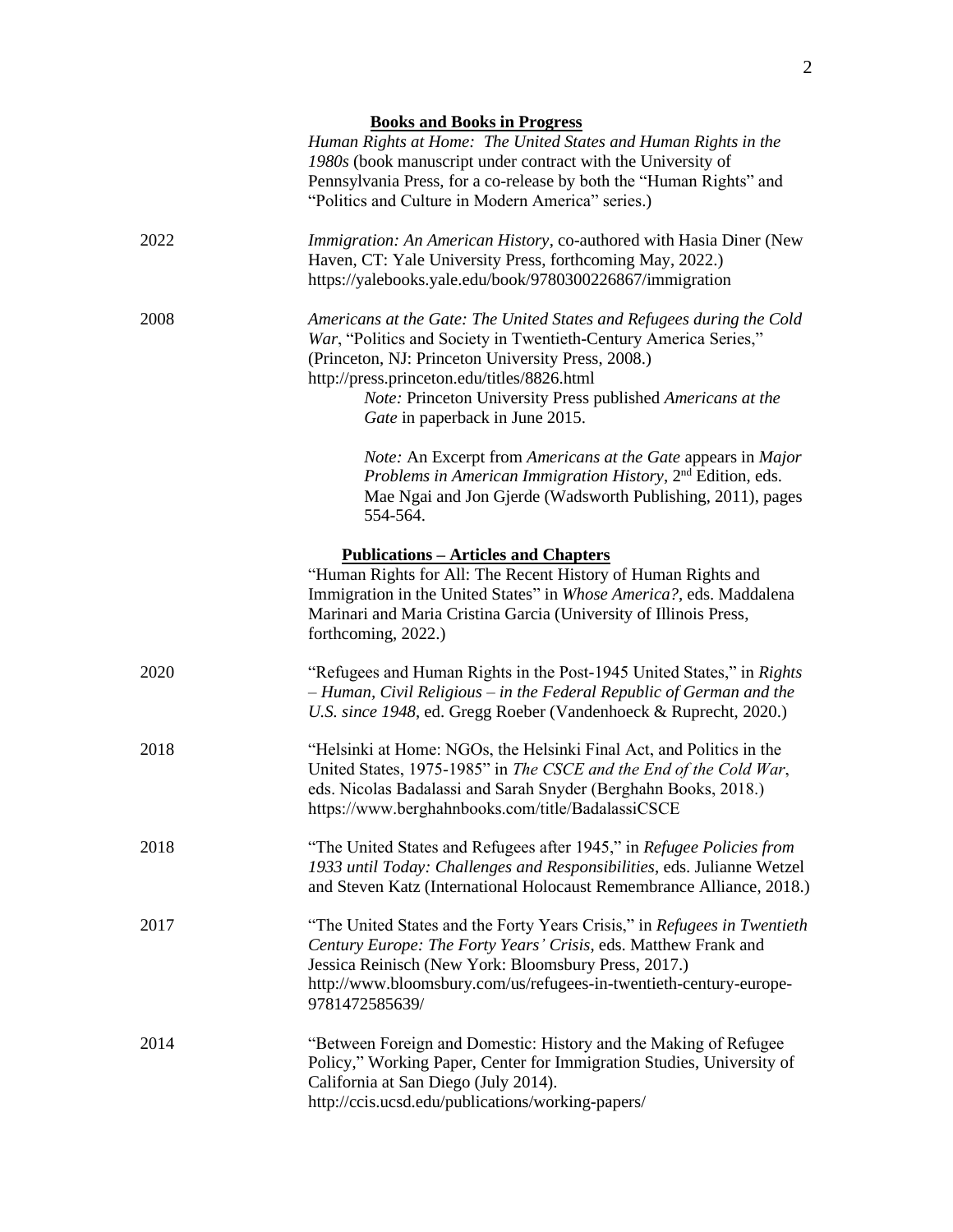| 2013 | "Human Rights and the Republican Party in the 1970s," The<br>Breakthrough: Human Rights in the 1970s, Samuel Moyn and Jan Eckel,<br>eds. (Philadelphia: University of Pennsylvania Press, 2013).<br>http://www.upenn.edu/pennpress/book/15176.html                                                                                         |
|------|--------------------------------------------------------------------------------------------------------------------------------------------------------------------------------------------------------------------------------------------------------------------------------------------------------------------------------------------|
|      | <i>Note:</i> The Freiberg Institute for Advanced Studies at the<br>University of Freiberg, Germany published a translated version<br>of this essay in Jan Eckel/Samuel Moyn (eds.), Moral für die<br>Welt? Menschenrechtspolitik in den 1970ern (Göttingen:<br>Vandenhoeck and Ruprecht, 2012).                                            |
| 2013 | "Refugees," Immigrants in American History: Arrival, Adaptation, and<br>Integration, ed. Elliott Barkan (Santa Barbara, CA: ABC-CLIO, 2013.)<br>http://www.abc-clio.com/product.aspx?isbn=9781598842197                                                                                                                                    |
| 2012 | "From the Center-Right: Freedom House and Human Rights in the 1970s<br>and 1980s," The Human Rights Revolution: An International History,<br>eds. Petra Goedde and William Hitchcock (New York: Oxford<br>University Press, January 2012.)<br>http://www.us.oup.com/us/catalog/general/subject/HistoryOther/?view=u<br>sa&ci=9780195333138 |
| 2011 | "American Exceptionalism and Modern Immigration History in the<br>United States," Jamey Carson and Sylvia Soderlind, eds., American<br>Exceptionalisms (Albany, NY: SUNY Press, December, 2011.)<br>http://www.sunypress.edu/p-5155-american-exceptionalisms.aspx                                                                          |
| 2004 | "Immigration after 1965" Virginia Standards of Learning, University of<br>Virginia, The Miller Center of Public Affairs and the Virginia Center for<br>Digital History.<br>http://www.vcdh.virginia.edu/solguide/VUS14/essay14b.html                                                                                                       |
| 2001 | "No Rock 'n Roll Fun: Women, Rock, and the Web," Iris: A Journal<br>About Women (Spring, 2001.)                                                                                                                                                                                                                                            |
| 2001 | "Eleanor Roosevelt and Refugees," Maurine Beasely, Holly Shulman,<br>and Henry Beasely, eds., The Eleanor Roosevelt Encyclopedia<br>(Westport, CT: Greenwood Press, 2001.)                                                                                                                                                                 |
| 2014 | <b>Publications - Book Reviews</b><br>Review of The Making of the Modern Refugee in The American<br>Historical Review (December, 2014.)                                                                                                                                                                                                    |
| 2014 | Review of The Immigration Crucible: Transforming Race, Nation, and<br>the Limits of the Law in The Journal of American Ethnic History (Fall,<br>2014.)                                                                                                                                                                                     |
| 2013 | Review of Free World? The Campaign to Save the World's Refugees,<br>1956-1963 in The Journal of World History (Volume 24, Issue 2; June<br>2013.)                                                                                                                                                                                          |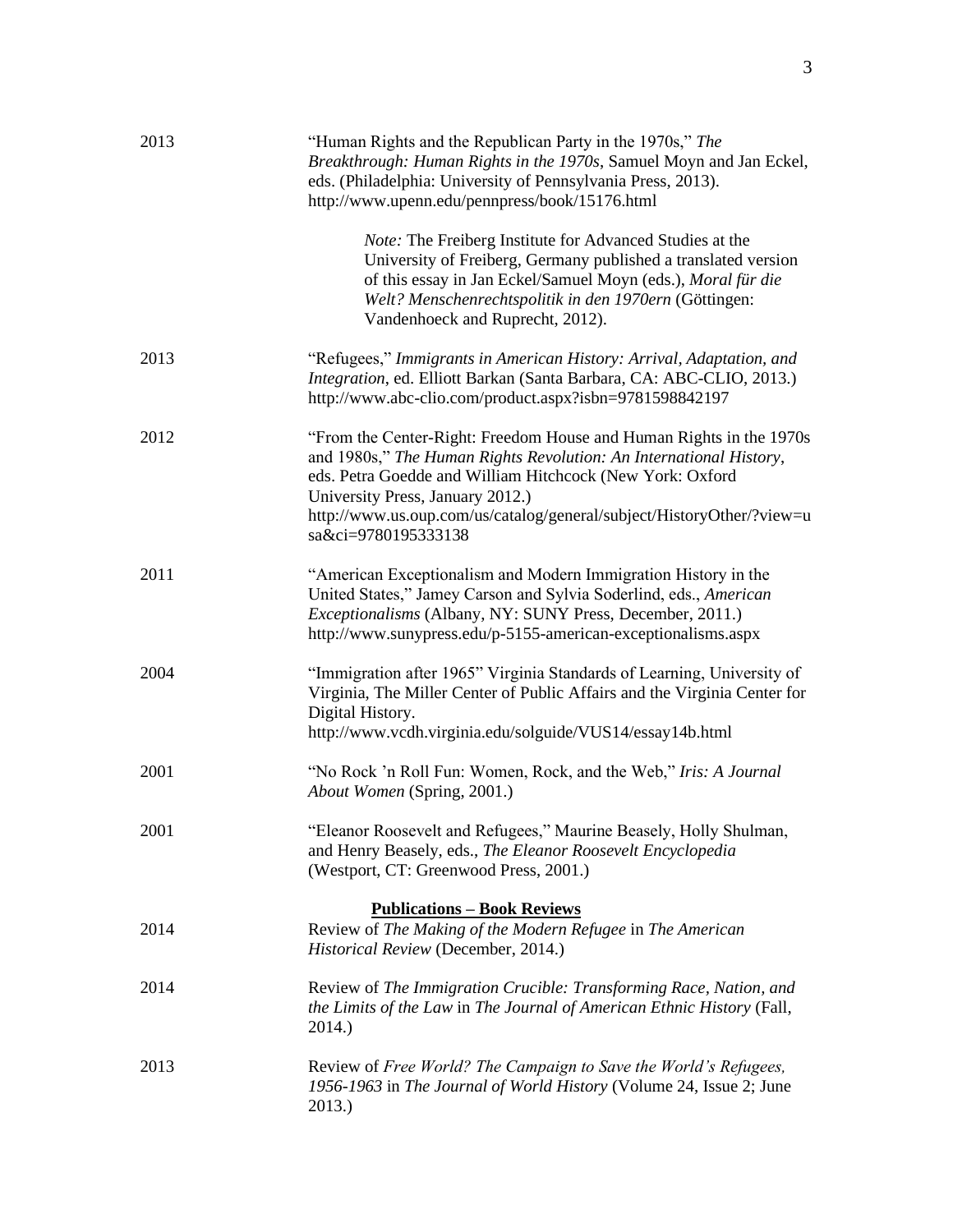| 2011          | Review of The Liberal Hour: Washington and the Politics of Change in<br>the 1960s in American Communist History (Volume 10, Issue 3,<br>December, 2011.)                                                         |
|---------------|------------------------------------------------------------------------------------------------------------------------------------------------------------------------------------------------------------------|
| 2011          | Review of The Men and Women We Want: Gender, Race, and the<br>Progressive Era Literacy Test Debate in The Journal of American<br><i>Studies</i> 45:3 (August, 2011.)                                             |
| 2010          | Review of Anti-Communist Minorities in the U.S.: Political Activism of<br><i>Ethnic Refugees</i> in the <i>Journal of Baltic Studies</i> (December 2010.)                                                        |
| 2005          | Review of Science at the Borders: Immigrant Medical Inspection and the<br>Shaping of the Modern Industrial Labor Force in The Journal of Social<br>History (Summer, 2005.)                                       |
|               | <b>Grants and Fellowships</b>                                                                                                                                                                                    |
| 2010          | Faculty Research Awards Program "A" Grant, University at Albany.<br>(FRAP A award of over \$7500 to support research trips for my next<br>project, Human Rights at Home)                                         |
| 2006          | University of Waterloo Internal SSHRC Conference Travel Grant.                                                                                                                                                   |
| 2002-2003     | National Fellowship in Public Affairs.<br>The Miller Center of Public Affairs, University of Virginia.<br>Mentor: Professor Gary Gerstle, Department of History,<br>University of Maryland.                      |
| 2002          | Lyndon Baines Johnson Library Foundation, Research Grant.                                                                                                                                                        |
| 2001          | John F. Kennedy Library Foundation, Research Grant.                                                                                                                                                              |
| 2000          | Harry S. Truman Library Institute, Research Grant.                                                                                                                                                               |
| June 2021     | <b>Conferences &amp; Presentations</b><br>2021 SHAFR Conference, Chair for panel "Human Rights Crises of the<br>Cold War." Virtual Conference.                                                                   |
| January 2020  | "Author Meets Critics Panel on Refuge Beyond Reach," American<br>Historical Association Conference, New York, NY.                                                                                                |
| November 2019 | "Author Meets Critics Panel on A Nation of Immigrants Reconsidered,"<br>Social Science History Conference, Chicago, IL.                                                                                          |
| March 2019    | "Immigration Matters" Conference, Center for Jewish History, New<br>York, NY. Presented remarks titled "Refugees in the Age of<br>Restrictionism," New York, NY. (Invited.)                                      |
| January 2019  | "The Politics of U.S. Immigration Policy," University in the High School<br>Program (University at Albany) and the Center for Liberal Arts Program<br>(University of Virginia), University at Albany. (Invited.) |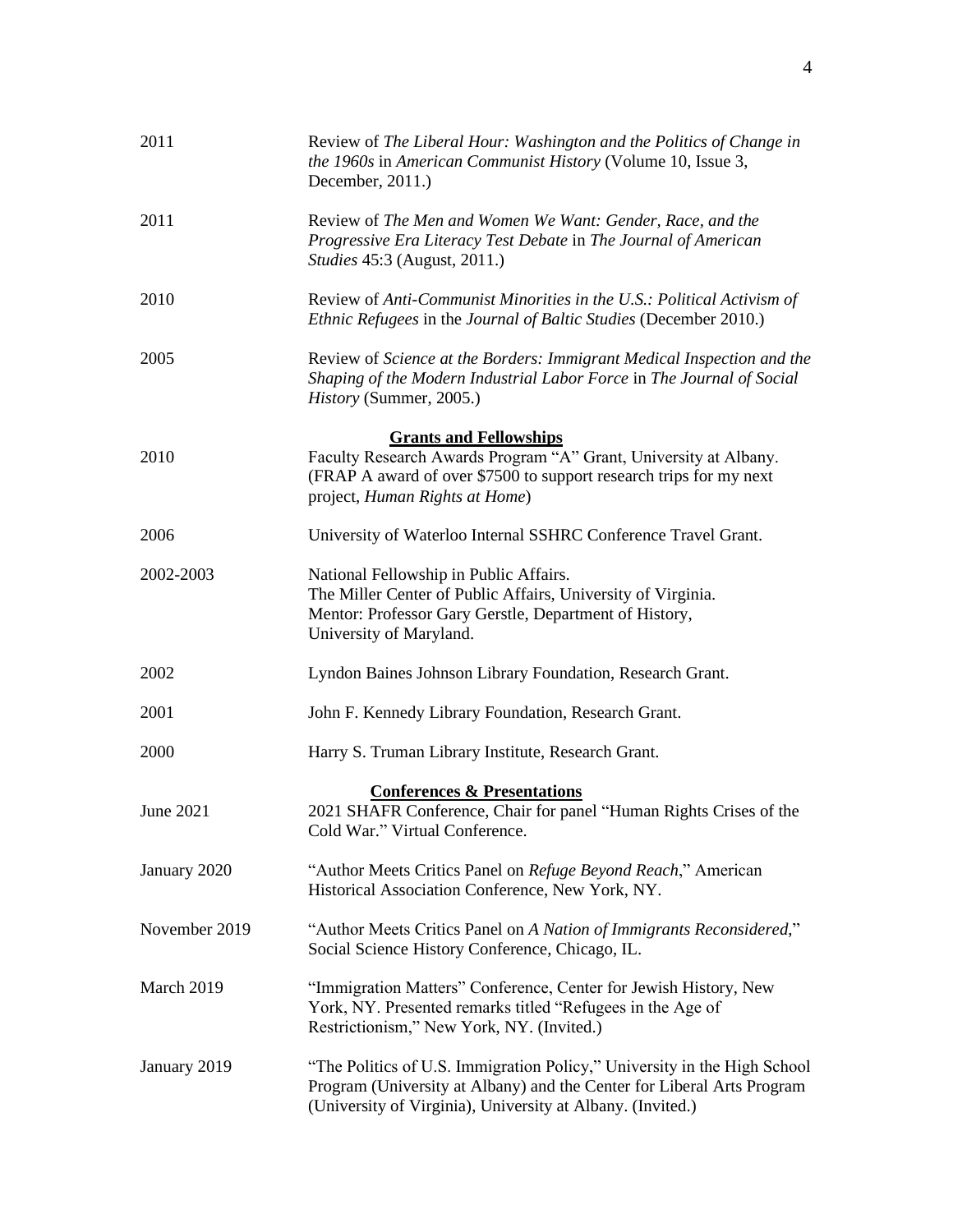| April 2018    | "Sanctuary and Belonging: Interdisciplinary Perspectives on Flight,<br>Refuge and Community," German Studies Center, University of<br>Virginia. Presented paper titled "Cold War Refugees: Writing the History<br>of U.S. Refugee Policy." (Invited.)                                                                        |
|---------------|------------------------------------------------------------------------------------------------------------------------------------------------------------------------------------------------------------------------------------------------------------------------------------------------------------------------------|
| November 2017 | 2017 Researching New York Conference. Chair and Commentator for<br>panel titled "Challenges: New York Stressed and Stretched," University<br>at Albany.                                                                                                                                                                      |
| November 2017 | "The Politics of U.S. Immigration Policy," CLA Program, The Miller<br>Center of Public Affairs, University of Virginia. (Invited.)                                                                                                                                                                                           |
| October 2017  | "Human Rights at Home and Abroad: U.S. Labor and Human Rights in<br>the 1980s." International History Seminar Series, Trinity College,<br>Dublin, Ireland. (Invited, but event cancelled because of Hurricane<br>Ophelia)                                                                                                    |
| June 2017     | 2017 SHAFR Conference, Washington, D.C. Presented paper titled<br>"Labor Unions and Human Rights in the 1980s" for the panel titled<br>"Rethinking Cold War Liberalism."                                                                                                                                                     |
| June 2017     | 2015 SHAFR Conference, Washington, D.C. Chair for panel titled<br>"Migrant Activism and U.S. Foreign Policy in the Late Twentieth<br>Century."                                                                                                                                                                               |
| April 2017    | "The Global Refugee Crisis Conference," Center for the Study of<br>Migration, University of California, Los Angeles. Presented paper "The<br>United States and Refugees in the Twentieth Century." (invited.)                                                                                                                |
| March 2017    | "Rights – Human, Civil Religious – in the Federal Republic of German<br>and the U.S. since 1948," Max Kade German-American Historical<br>Institute and the German Historical Institute, Pennsylvania State<br>University. Presented paper "Refugees and Human Rights in the Post-<br>World War II United States." (invited.) |
| February 2017 | "Refugee Policies from 1933 Until Today: Challenges and<br>Responsibilities" conference, sponsored by the International Holocaust<br>Remembrance Association and the Holy See, Rome, Italy. Presented<br>paper "The United States and Refugees: Developments since 1945."<br>(invited.)                                      |
| November 2016 | Researching New York Conference, Albany, NY. Chair and<br>Commentator for panel titled "Policy and Government."                                                                                                                                                                                                              |
| June 2016     | The Policy History Conference, Nashville, TN. Chair and Commentator<br>for panel titled "Who is the Citizen's Other? Defining Citizenship<br>through Alienage Discriminations, 1882-1997."                                                                                                                                   |
| June 2016     | The Policy History Conference, Nashville, TN. Chair and Commentator<br>for panel titled "Immigration Policy."                                                                                                                                                                                                                |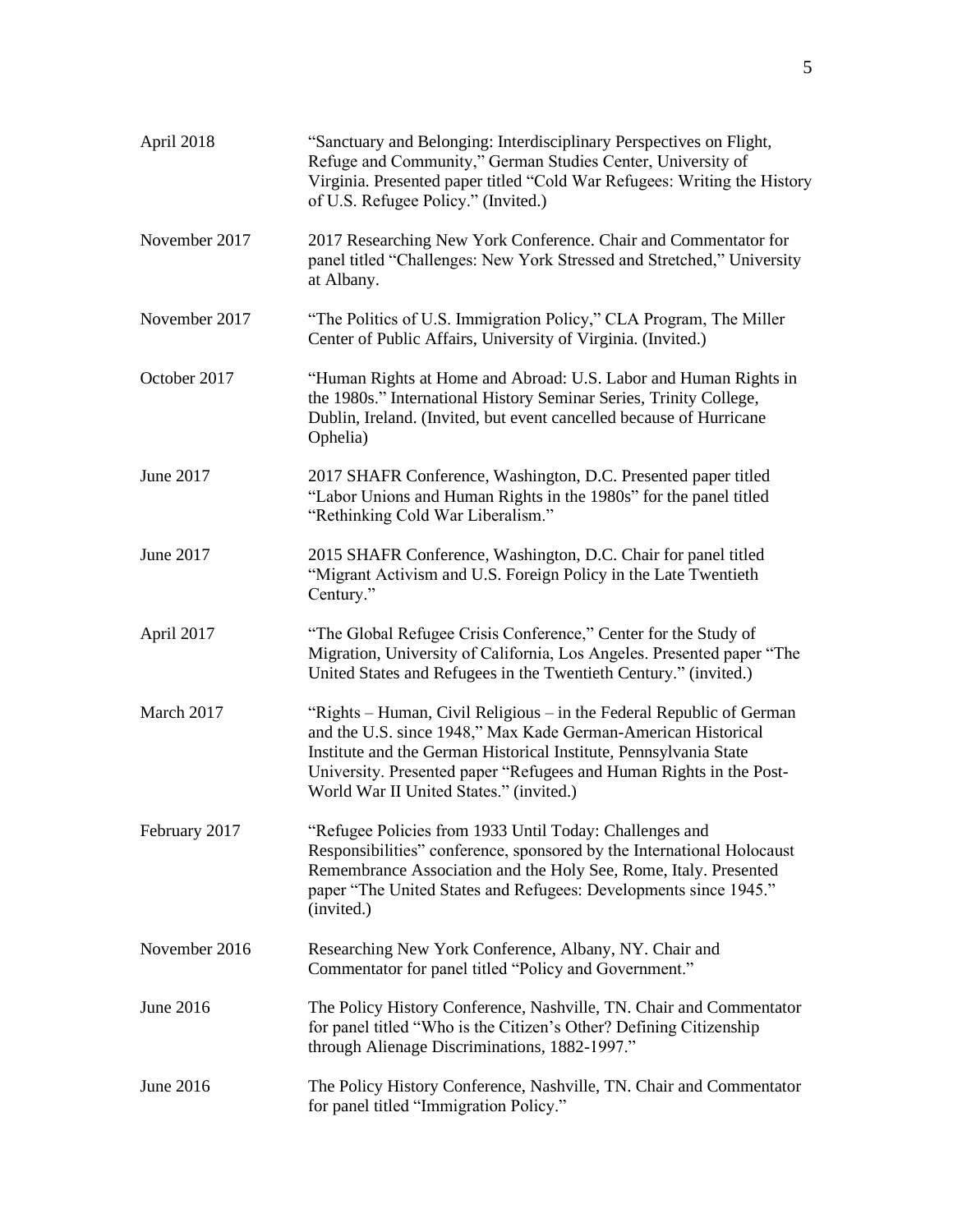| June 2016      | The Policy History Conference, Nashville, TN. Presented paper titled<br>"Helsinki at Home" on the panel "State of Human Rights and<br>Humanitarianism in the Twentieth Century."                                                                                            |
|----------------|-----------------------------------------------------------------------------------------------------------------------------------------------------------------------------------------------------------------------------------------------------------------------------|
| March 2016     | "The Cold War at Camp Kilmer" Symposium, Center for European<br>Studies, Rutgers University, Rutgers, New Jersey. Presented key note<br>address "'From Hungary, New Americans'?: The United States and the<br>Reception of Hungarian Immigrants, 1956-1957." (Invited.)     |
| December 2015  | "Helsinki Forty Years After" Conference, Université Sorbonne Paris<br>Cité. Presented paper titled "Helsinki at Home: The Helsinki Accords<br>and American Domestic Politics."                                                                                              |
| November 2015  | Yan P. Lin Centre, McGill University. Presented paper titled "Human<br>Rights and American Liberalism in the 1980s." (Invited.)                                                                                                                                             |
| September 2015 | "Beyond the New Deal Order" Conference, Center for Labor and<br>Democracy, University of California at Santa Barbara. Presented paper<br>titled "Human Rights and the Revival of New Deal Liberalism in the<br>1980s?"                                                      |
| June 2015      | 2015 SHAFR Conference, Washington, D.C. Presented paper titled<br>"Jesse Jackson, the NAACP, and the Uses of Human Rights<br>in 1980s American Foreign Policy."                                                                                                             |
| November 2013  | Determinants of Refugee and Asylum Admissions Policy in Comparative<br>Perspective, Center for Immigration Studies, University of California at<br>San Diego. Presented paper titled "Between Foreign and Domestic:<br>History and the Making of Refugee Policy" (Invited.) |
| January 2013   | 2013 American Historical Association Conference, New Orleans, LA.<br>Presented paper titled "After the Movement and Moment: The NAACP<br>and Human Rights in the 1980s" on the panel "Human Rights in Recent<br>History."                                                   |
| January 2013   | 2013 American Historical Association Conference, New Orleans, LA,<br>Chair and Commentator for panel "Bridging the 1924 and 1965<br>Immigration Acts: Refugees and Cold War Immigration Policy."                                                                            |
| October 2011   | 2011 American Studies Association Conference, Baltimore, MD, Chair<br>and Commentator for panel "Reconsidering Refugees as Immigrants:<br>Exceptionalism in Ethnic History Narratives."                                                                                     |
| June 2011      | 2011 SHAFR Conference, Washington, D.C., Chair and Commentator<br>for panel "Rethinking the Impact of Refugees on Domestic and Foreign<br>Policy."                                                                                                                          |
| March 2011     | Organization of American Historians Conference, Houston, Texas.<br>"Special Session on Immigration History and Diplomatic History."                                                                                                                                         |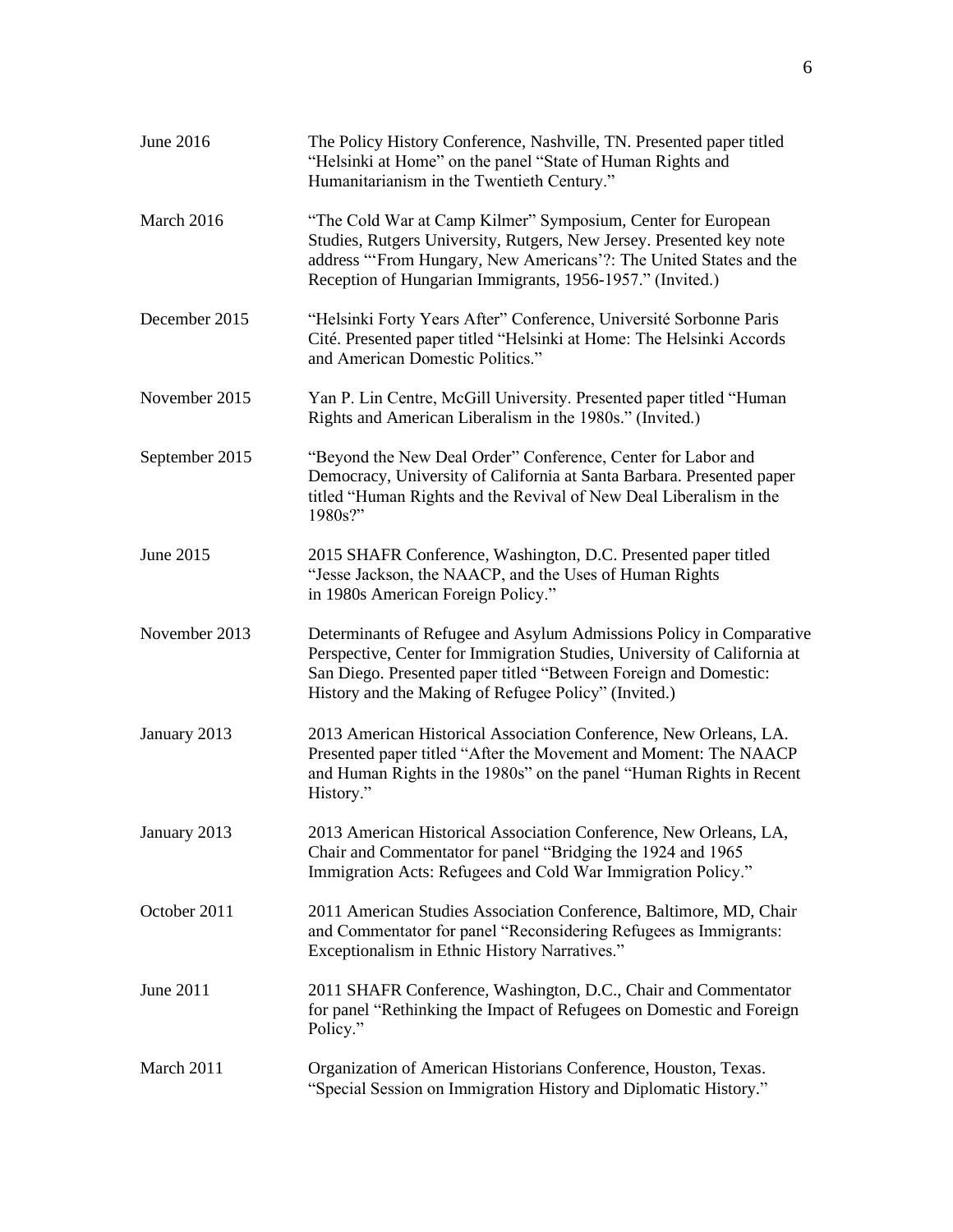|                  | Presented paper titled "Should the hour strike: Refugees and the<br>Politics of National Insecurity." (Invited.)                                                                                                                                                                                                 |
|------------------|------------------------------------------------------------------------------------------------------------------------------------------------------------------------------------------------------------------------------------------------------------------------------------------------------------------|
| September 2010   | "The Forty Years' Crisis: Refugees in Europe, 1919-1959," Birkbeck<br>College, London, England. Presented paper titled "American Popular<br>Culture and Hungarian Refugees." (Invited.)                                                                                                                          |
| June 2010        | 2010 Policy History Conference, Columbus Ohio. Presented paper titled<br>"Human Rights and the 1976 Republican National Convention" on the<br>panel "Human Rights and Policy History."                                                                                                                           |
| January 2009     | 2009 American Historical Association Conference, New York, New<br>York. Presented paper titled "Freedom House and Human Rights in the<br>1970s" on the panel "Creating the 'Human Rights Revolution' of the<br>1970s."                                                                                           |
| December 2008    | 3 <sup>rd</sup> Annual International History Workshop, Center for the Study of<br>Force and Diplomacy, Temple University. Conference titled: "Human<br>Rights and History." Presented paper titled "Human Rights from the<br>Center-Right: Freedom House and Human Rights in the 1970s and<br>1980s." (Invited.) |
| <b>June 2008</b> | 2008 SHAFR Conference, Ohio State University. Presented paper titled<br>"Indochinese Refugees, Human Rights, and American Foreign Policy in<br>the 1970s" on panel "The United States and Human Rights in the 1960s<br>and 1970s."                                                                               |
| <b>Fall 2006</b> | "Conference on U.S. National Identity in the 21 <sup>st</sup> Century," Rothermere<br>American Institute, Oxford University. Presented paper titled "American<br>Identity and Immigration in Modern United States History."                                                                                      |
| <b>Fall 2006</b> | 2006 Canadian Association for American Studies Conference, Queens<br>University. Presented paper titled "Is that what we understand to be<br>Americanism? American Exceptionalism and Reform of Immigration<br>Law in 1965."                                                                                     |
| Winter 2006      | "History of Human Rights Workshop," Center for the Study of History<br>and Memory, University of Indiana. Commentator for panel "Human<br>Rights in the Modern United States."                                                                                                                                   |
| Spring 2004      | 2004 Policy History Conference, St. Louis University. Presented paper<br>titled "Selling Refugees, Selling 'Americans,' Selling Public Policy:<br>Public Relations Campaigns and U.S. Refugee Policies, 1952-1980."                                                                                              |
| Spring 2003      | The Miller Center Fellows Conference, University of Virginia. Presented<br>paper titled "They Come From Good Stock': The United States and<br>Refugees from Cuba, 1959-1966."                                                                                                                                    |
| Spring 2003      | Reconsidering the Cold War: A UCSB-GWU Graduate Student<br>Conference, University of California, Santa Barbara. Presented paper<br>titled "Be Careful What You Wish For: American Liberals and the                                                                                                               |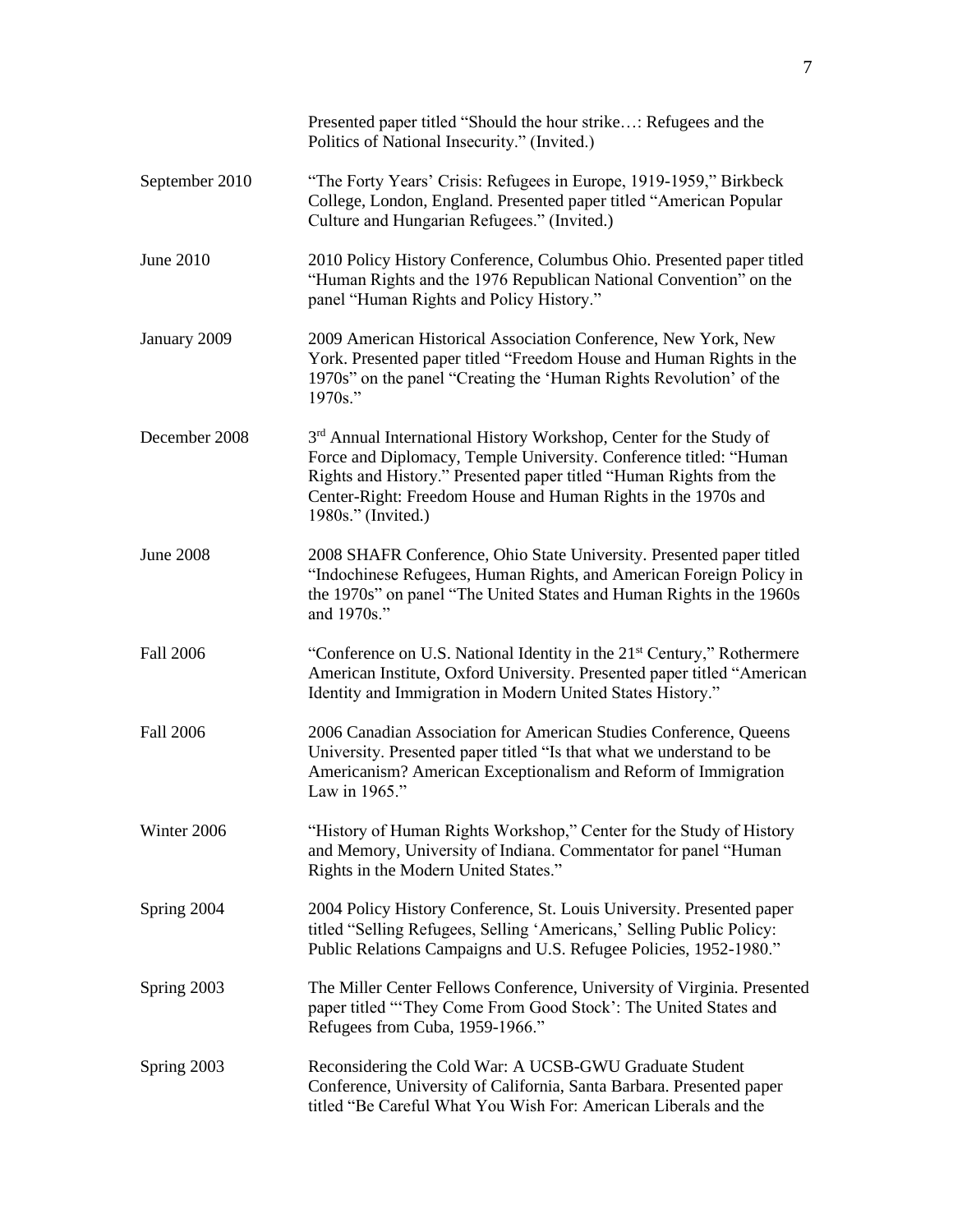|            | Construction of the post-World War II American Refugee Policy<br>Regime."                                                                                                                                                                        |
|------------|--------------------------------------------------------------------------------------------------------------------------------------------------------------------------------------------------------------------------------------------------|
| Fall 2002  | Twentieth-Century U.S. Workshop, University of Virginia. Presented<br>paper titled "Refugee Law Liberalizers and the Contours of American<br>Liberalism, 1952-1980."                                                                             |
| March 2001 | The Virginia Festival of the Book, Forum on The Eleanor Roosevelt<br>Encyclopedia. "Eleanor Roosevelt and American Foreign Policy."                                                                                                              |
| 2021       | <b>Public Talks</b><br>"Immigration and American History," Haldane Elementary School<br>Fourth Grade, Cold Spring, NY. (invited)                                                                                                                 |
| 2021       | "A Conversation between Carl Bon Tempo and Sarah Coleman about<br>Prof. Coleman's New Book, The Walls Within," Texas State University,<br>April 8, 2021.                                                                                         |
| 2020       | Presenter for "The 2020 Presidential Election in Historical Perspective"<br>for "Campus Conversations in Standish," UAlbany Library, Fall 2020<br>(invited.)<br>https://www.youtube.com/watch?v=G30lsAq5hNg                                      |
| 2020       | Panelist for "Health Policy and Politics: COVID-19 and the 2020<br>Presidential Election," part of the "Your Vote Rocks" series, Rockefeller<br>College, University at Albany, October 26, 2020 (invited.)                                       |
| 2019       | "Understanding Immigration History in the Past and Present," History<br>Club, Haldane High School, Cold Spring, NY (invited.)                                                                                                                    |
| 2018       | "A History of the Gay and Lesbian Rights Movement in the United<br>States," Guilderland Public Library, Albany, NY (invited.)                                                                                                                    |
| 2018       | Panelist for "Congressional Briefing on the History of U.S. Refugee<br>Policy," sponsored by the National History Center, Capitol Hill,<br>Washington D.C. (invited.)<br>https://www.c-span.org/video/?452255-1/us-cold-war-refugee-policy       |
| 2018       | Discussant and Panel Member for "Is Immigration a Social Justice<br>Issue?" event, Office of Diversity and Inclusion, University at Albany.<br>(Invited.)                                                                                        |
| 2017       | "Connecting the Past to the Present in Refugee History" for the<br>International Holocaust Remembrance Alliance's blog "Seeking<br>Protection." (invited)<br>https://holocaustremembrance.blog/2017/04/06/seeking-protection-the-<br>conference/ |
| 2017       | "Historians Put Immigration Executive Order in Historical Context" for<br>Process: A Blog for American History by the Organization of American<br>Historians, February, 2017. (invited)                                                          |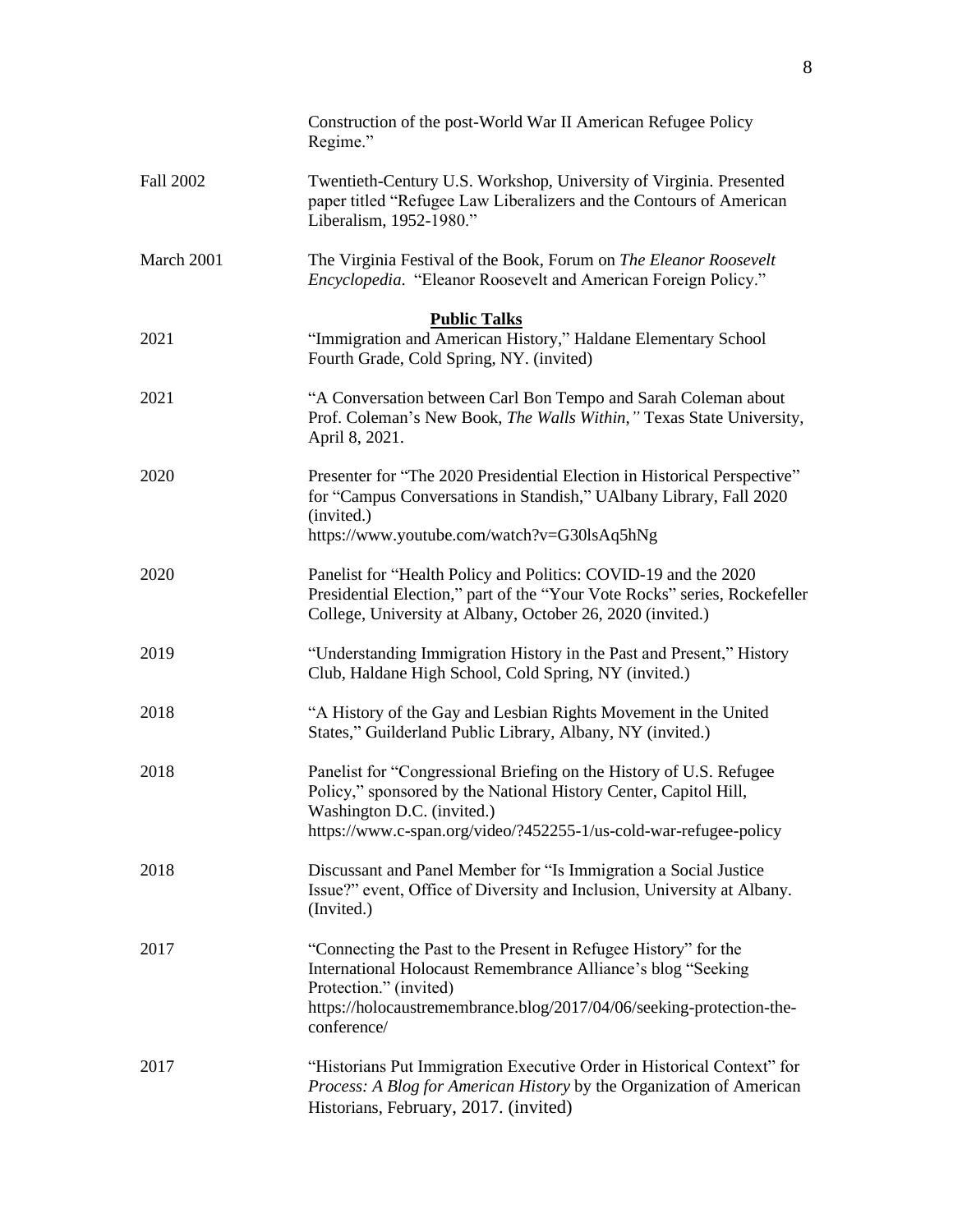<http://www.processhistory.org/immigration-executive-order-panel/>

| 2017 | "Refugee Policies Under President Trump: How We Got Here" delivered<br>January 21, 2017 at the "We Need to Talk" symposium and gallery show<br>on the 2016 Election and its aftermath, The Petzel Gallery, New York,<br>NY. (invited)            |
|------|--------------------------------------------------------------------------------------------------------------------------------------------------------------------------------------------------------------------------------------------------|
| 2016 | Roundtable on the 2016 Presidential Election, October 26, 2016, History<br>Department, University at Albany. (invited)                                                                                                                           |
| 2016 | "Election 2016: An Historian's Perspective," Campus Conversations<br>Series, Standish Library, University at Albany. (invited)                                                                                                                   |
| 2015 | "Jewish Illegal Immigration as Refugee History," for a panel discussion<br>on Libby Garland's After They Closed The Gates: Jewish Illegal<br>Immigration to the United States, 1921-1965, American Jewish<br>Historical Society. (invited)       |
| 2015 | "Lessons of History: What Does the American History of Helping<br>Refugees Tell Us About Contemporary Refugee Problems," Seton Hall<br>University. (invited)                                                                                     |
| 2015 | "History and Public Policy: Making History Relevant," The University at<br>Albany, History Department. (invited)                                                                                                                                 |
| 2013 | "Historical Perspectives on the Obama Presidency," the University at<br>Albany, Rockefeller College. (invited)                                                                                                                                   |
| 2011 | "The History of American Refugee Policies during the Cold War,"<br>Albany Medical College. (invited)                                                                                                                                             |
| 2011 | "Historical Perspectives on the Clinton Presidency," the University at<br>Albany, sponsored by the College Democrats of the University at Albany<br>and by Pi Sigma Alpha (the honors society of the political science<br>department.) (invited) |
| 2009 | "The History of Health Care in the United States," the University at<br>Albany, sponsored by Phi Alpa Theta (the honors society of the history<br>department.) (invited)                                                                         |
| 2009 | "Interview of Prof. Mary Dudziak, author of Thurgood Marshall's<br>African Journey," April 2009. Available at:<br>http://www.talkinghistory.org/                                                                                                 |
| 2009 | "Interview with Carl Bon Tempo, author of Americans at the Gate,"<br>New Books in History, February 2009. Podcast available at:<br>http://newbooksinhistory.com/?p=338                                                                           |
|      | Media Appearances (Television, Radio, Newspapers, Magazines, Web sites)                                                                                                                                                                          |
| 2021 | Bon Tempo interviewed for "Local Professors React to Second Trump<br>Impeachment," WTEN-Albany (television), February 9, 2021.                                                                                                                   |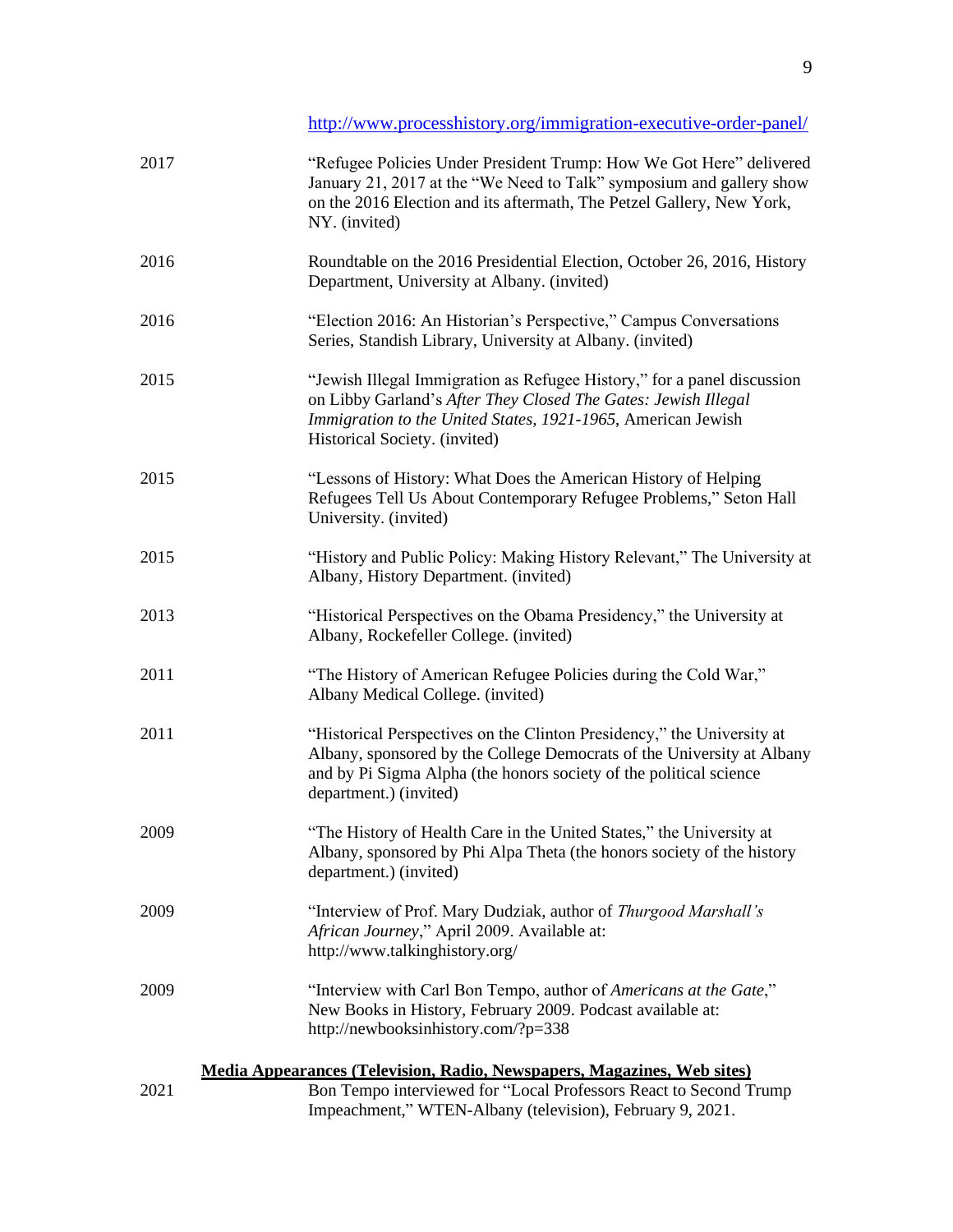|      | https://www.news10.com/top-stories/local-professors-react-to-second-<br>trump-impeachment/                                                                                                                                                                                                  |
|------|---------------------------------------------------------------------------------------------------------------------------------------------------------------------------------------------------------------------------------------------------------------------------------------------|
| 2021 | Bon Tempo interviewed for "President Trump Impeached a Second<br>Time," WTEN-Albany (television), January 13, 2021.<br>https://www.news10.com/top-stories/president-trump-impeached-a-<br>second-time/                                                                                      |
| 2020 | Bon Tempo authored "Trump's Attacks on Refugees Expose the<br>Inadequacy of the Current System," The Washington Post, "Made by<br>History," October 6, 2020.<br>https://www.washingtonpost.com/outlook/2020/10/06/trumps-attacks-<br>refugees-expose-inadequacy-current-system/             |
| 2020 | Bon Tempo interviewed for "UAlbany Professor Helps Breakdown<br>Presidential Debate Tactics," Spectrum News (television), September 30,<br>2020.<br>https://spectrumlocalnews.com/nys/capital-<br>region/news/2020/09/30/ualbany-professor-helps-break-down-<br>presidential-debate-tactics |
| 2019 | Bon Tempo quote in "Deported to Death," The Daily Beast, August 9,<br>2019.<br>https://www.thedailybeast.com/deported-to-death-this-is-what-it-means-<br>to-go-back-to-somalia                                                                                                              |
| 2019 | Bon Tempo interviewed on "The Government Shutdown," Canadian<br>Broadcasting Company Syndicated Radio, January 11, 2019.                                                                                                                                                                    |
| 2018 | Bon Tempo quoted in "Dynamic Midterm Campaign is Challenging<br>Local Academics," Daily Gazette (Schenectady, NY), November 3,<br>2018. https://dailygazette.com/2018/11/03/dynamic-midterm-campaign-<br>is-challenging-local-academics/                                                    |
| 2018 | Bon Tempo interviewed for "The Messy History of America's Asylum<br>Policy," Meet the Press 1947 Podcast with Chuck Todd, June 21, 2018.<br>https://podcasts.apple.com/us/podcast/1947-the-messy-history-of-<br>americas-asylum-policy/id1156592336?i=1000414344778                         |
| 2018 | Bon Tempo interviewed for "The U.S. Retreat on Refugee Leadership,"<br>"Wake with Luke Vargas," Talk Media News, September 21, 2018.<br>https://wakeonair.libsyn.com/43-the-us-retreat-on-refugee-leadership                                                                                |
| 2018 | Bon Tempo quoted in "The Waiting Game," Pro Publica and WNYC,<br>April 23, 2018. https://projects.propublica.org/asylum/                                                                                                                                                                    |
| 2018 | Bon Tempo quoted in "The Unforgiven," The Progressive, April 1, 2018.<br>https://progressive.org/magazine/the-unforgiven-after-the-vietnam-war-<br>the-united-states-took-/                                                                                                                 |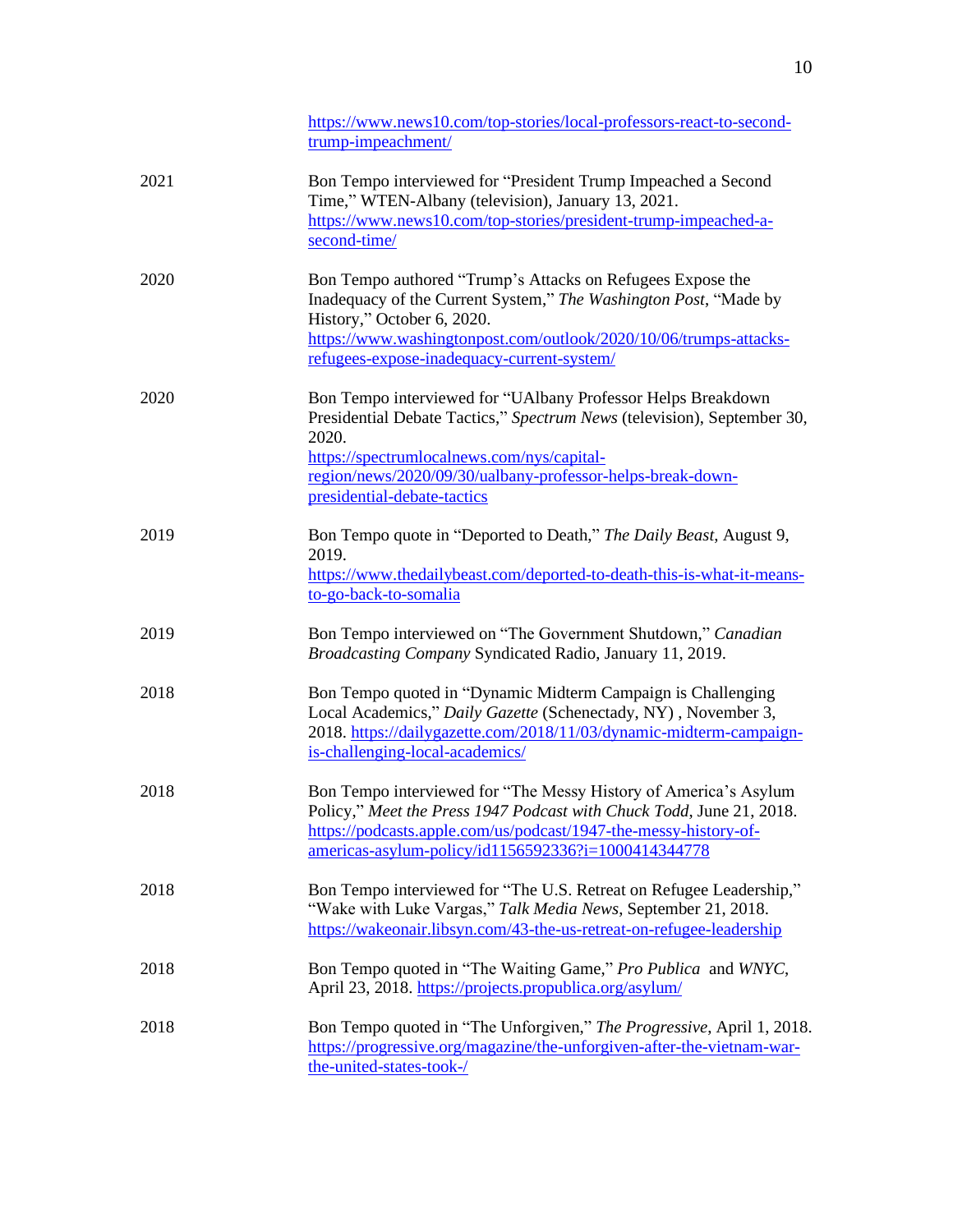| 2017 | Bon Tempo quoted in "When the U.S. Turned Away 20,000 Jewish<br>Children Fleeing Nazi Germany," Ozy.com, August 29, 2017.<br>https://www.ozy.com/true-and-stories/when-the-u-s-turned-away-20000-<br>jewish-children-fleeing-nazi-germany/79700/               |
|------|----------------------------------------------------------------------------------------------------------------------------------------------------------------------------------------------------------------------------------------------------------------|
| 2017 | Bon Tempo interview on immigration with "The Capitol Pressroom,"<br>August 10, 2017. https://www.wqxr.org/story/october-19-2017-<br>immigration-experts/                                                                                                       |
| 2017 | Bon Tempo quoted in "Legislative Agenda Gets Tougher for Trump,"<br>Roll Call, June 12, 2017.<br>https://www.rollcall.com/2017/06/12/legislative-agenda-gets-tougher-<br>for-trump/                                                                            |
| 2016 | Bon Tempo quoted in "The Trump Family's Refugee Rhetoric Threatens<br>One of America's Most Cherished Values," Vox.com, September 20,<br>2016. https://www.vox.com/2016/9/20/12987564/trump-refugee-skittles-<br>snake                                         |
| 2016 | Bon Tempo quoted in "Trump's Deeply UnAmerican Stance on<br>Immigration Prompts Legal Concerns," The Guardian, August 17, 2016.<br>https://www.theguardian.com/us-news/2016/aug/17/trump-immigration-<br>plan-us-constitution                                  |
| 2016 | Bon Tempo quoted in "An Unending Mission," Milwaukee Journal<br>Sentinel, July 17, 2016. http://archive.jsonline.com/news/usandworld/an-<br>unending-mission-b99713195z1-386644951.html                                                                        |
| 2016 | Bon Tempo quoted in "Flucht in Die Karibik" NZZ (Switzerland) June<br>30, 2016.                                                                                                                                                                                |
| 2015 | Bon Tempo quoted in "How America's Rejection of Jews Fleeing Nazi<br>Germany Haunts our Refugee Policy Today," Vox.com, November 19,<br>2015. https://www.vox.com/policy-and-<br>politics/2015/11/19/9760060/refugees-history-holocaust                        |
| 2015 | Bon Tempo quoted in "Florida Politicians Protect Special Status for<br>Cubans," South Florida Sun-Sentinel, October 1, 2015. https://www.sun-<br>sentinel.com/news/sfl-us-cuba-welfare-benefits-part-3-htmlstory.html                                          |
| 2015 | Bon Tempo quoted in "State Legislators Push Common Core Test Opt<br>Out," Daily Gazette (Schenectady, NY), March 17, 2015.<br>https://dailygazette.com/2015/03/17/state-legislators-push-common-core-<br>test-opt-out/                                         |
| 2014 | Bon Tempo quoted in "Hillary Clinton Wants Child Migrants Send<br>Back. Here's What that Would Look Like," Vox.com, June 19, 2014.<br>https://www.vox.com/2014/6/19/5819076/hillary-clinton-deport-send-<br>back-message-asylum-unaccompanied-expedited-border |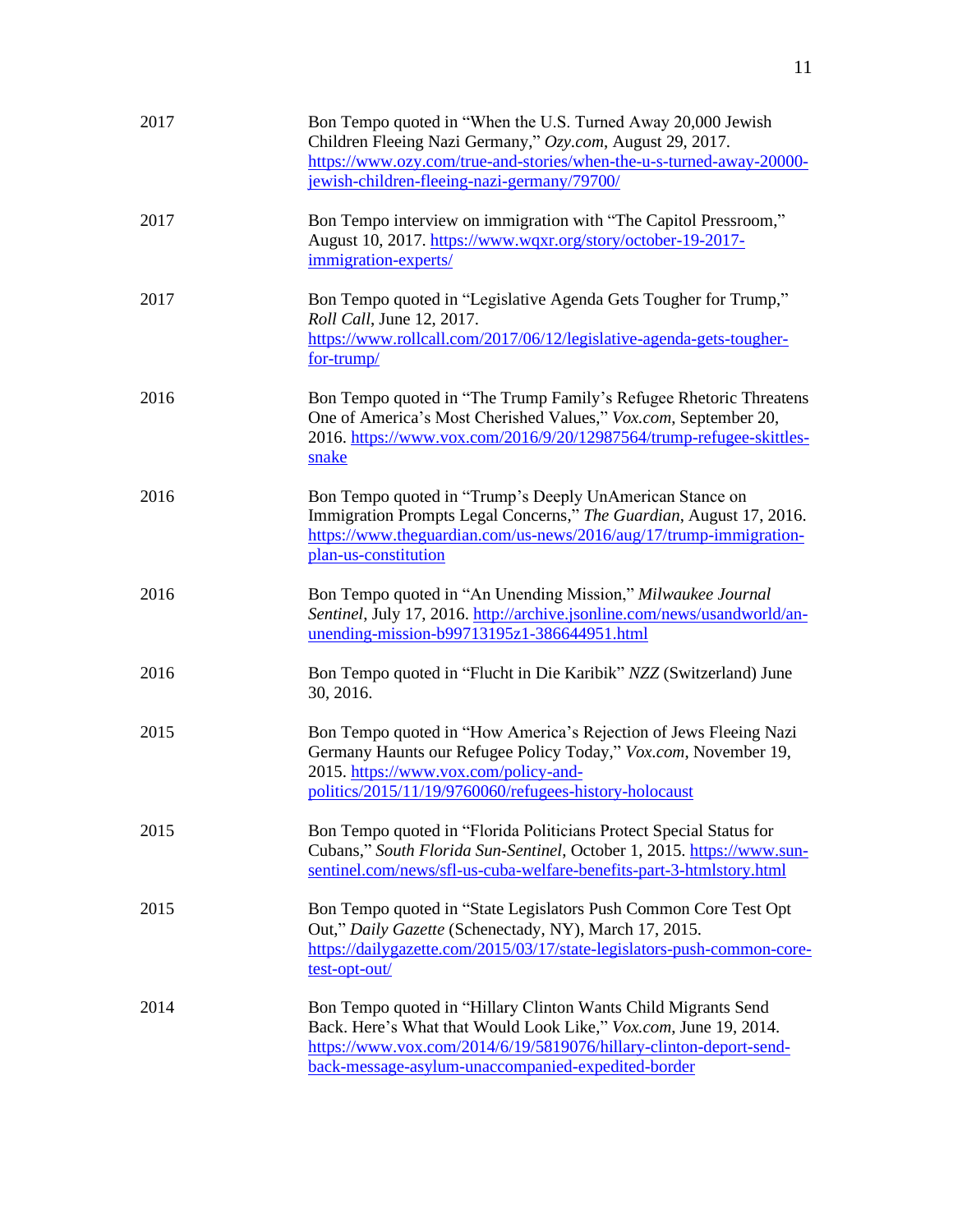| 2013 | Bon Tempo quoted in "Fifty Years Later Assassination Still Haunts Us,"<br>Albany Times Union, November 16, 2013.<br>https://www.timesunion.com/local/article/50-years-later-assassination-<br>still-haunts-us-4987951.php                                                        |
|------|----------------------------------------------------------------------------------------------------------------------------------------------------------------------------------------------------------------------------------------------------------------------------------|
| 2013 | Bon Tempo quoted in "Rulings Seen as Watershed for Future of Gay<br>Rights," Daily Gazette (Schenectady, NY), June 26, 2013,<br>https://dailygazette.com/2013/06/26/rulings-seen-watershed-future-gay-<br>rights/                                                                |
| 2013 | Bon Tempo quoted in "Rep. Zoe Lofgren Says U.S. Laws Have Rarely<br>Barred Access To Citizenship," Politifact.com, February 8, 2013.<br>https://www.politifact.com/factchecks/2013/feb/08/zoe-lofgren/rep-zoe-<br>lofgren-says-us-laws-have-rarely-barred-ac/                    |
| 2012 | Bon Tempo quoted in "Has Occupy Albany Marched into History?"<br>Albany Times Union, October 19, 2012.<br>https://www.timesunion.com/local/article/Has-Occupy-Albany-<br>movement-marched-into-history-3965918.php                                                               |
| 2012 | Bon Tempo quoted in "Has Barack Obama Deported More People than<br>Any Other President in U.S. History," Politifact.com, August 10, 2012<br>https://www.politifact.com/factchecks/2012/aug/10/american-principles-<br>action/has-barack-obama-deported-more-people-any-other-pr/ |
| 2011 | Bon Tempo quoted in "News of War's End Met With Little Response,"<br>Albany Times Union, October 31, 2011.<br>https://www.timesunion.com/local/article/News-of-war-s-end-met-with-<br>little-response-2245727.php                                                                |
| 2011 | Bon Tempo interviewed for "How Osama Bin Laden May Fit In The<br>History Books," Your News Now (Albany Television station, now<br>Spectrum News), May 4, 2011.                                                                                                                   |
| 2011 | Bon Tempo quoted in "Altamont Veteran Reflects on Persian Gulf War,"<br>Daily Gazette (Schenectady, NY), January 6, 2011,<br>https://dailygazette.com/2011/01/06/0106_altamontvet/                                                                                               |
| 2010 | Bon Tempo quoted in "Chain Email says three presidents deported a<br>total of 15 million illegal immigrants," Politifact.com, June 10, 2010,<br>https://www.politifact.com/factchecks/2010/jun/10/chain-email/chain-e-<br>mail-says-three-presidents-deported-total-/            |
| 2010 | Bon Tempo quoted in "Is Congress Forcing Obama's Hand on Don't<br>Ask Don't Tell," Christian Science Monitor, May 25, 2010.<br>https://www.csmonitor.com/USA/Military/2010/0525/Is-Congress-<br>forcing-Obama-s-hand-on-don-t-ask-don-t-tell-repeal                              |
| 2009 | Bon Tempo quoted in "Now Not the Time for Marriage Bill," Daily<br>Gazette (Schenectady, NY), June 28, 2009.<br>https://dailygazette.com/2009/06/28/0627_gaybill/                                                                                                                |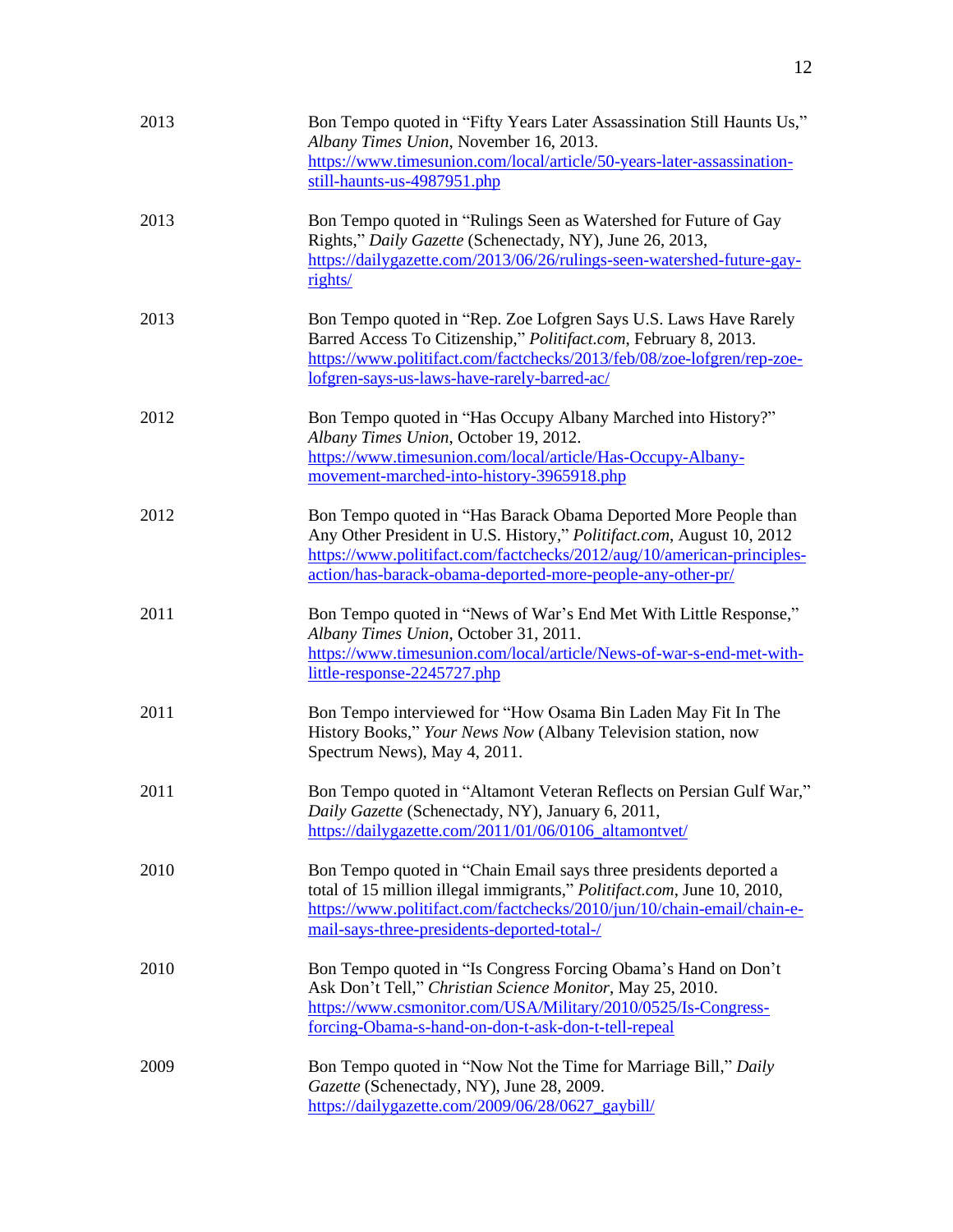#### **Manuscript Reviews**

Cornell University Press; University of Pennsylvania Press (4x); University of North Carolina Press; Routledge/Taylor and Francis (2x); Pearson Education; *Journal of Military History*; *International Migration Review* (2x); *Journal of Policy History* (3x); *Journal of American Ethnic History* (4x); *Diplomatic History*; *Journal of Historical Sociology*; *American Historical Review*  $(2x)$ .

#### **Teaching**

*Undergraduate Courses Taught*

"United States History since the Civil War," Lecture Course.

"Public Policy in Modern America," Lecture Course.

"Public Policy in Modern America," Honors College, Lecture and Discussion Course.

"Who is an American? National Identity in the 20<sup>th</sup> Century United States," Lecture Course.

"The United States at War, 1861-1945," Lecture Course.

"Roosevelt to Reagan: U.S. Political History, 1932-1988," Lecture Course.

"Contemporary American History," Senior Research Seminar.

"America in the 1970s," Senior Readings and Research Colloquium.

"Cold War America," Freshman Readings Colloquium.

"Who is an American?" Senior Readings and Research Colloquium.

"The Cold War at Home and Abroad," History Department Research Capstone.

"The Honors Thesis Senior Seminar," Research Colloquium.

*Undergraduate Senior Honors Theses*

Anthony Parillo, 2020-2021. Shouyue Zhang, 2019-2020. Alexander McKenna, 2018-2019. Matthew Lifman, 2017. Calley Quinn, 2016-2017. Sehrish Nawaz, 2014-2015. Ariana Wedin, 2011-2012. Justin Wax Jacobs, 2010-2011. Denis Serdiouk, 2008-2009.

#### *Graduate Courses Taught*

"Research Seminar in United States and International History." "Human Rights, the United States, and International History," Readings Colloquium. "The Cold War at Home and Abroad," Readings Colloquium. "Public Policy and Politics of the New Deal Era," Readings Colloquium. "Politics and Society, 1965-Present," Readings Colloquium "Practicum in College Teaching and the Profession."

| <b>PHD Students (current)</b><br>Keita Okuhiro | Dissertation Director (current). |
|------------------------------------------------|----------------------------------|
| Minkyoung Park                                 | Dissertation Director (current). |
| Wonhee Lee                                     | Dissertation Director (current). |
| Brian Keough                                   | Dissertation Director (current). |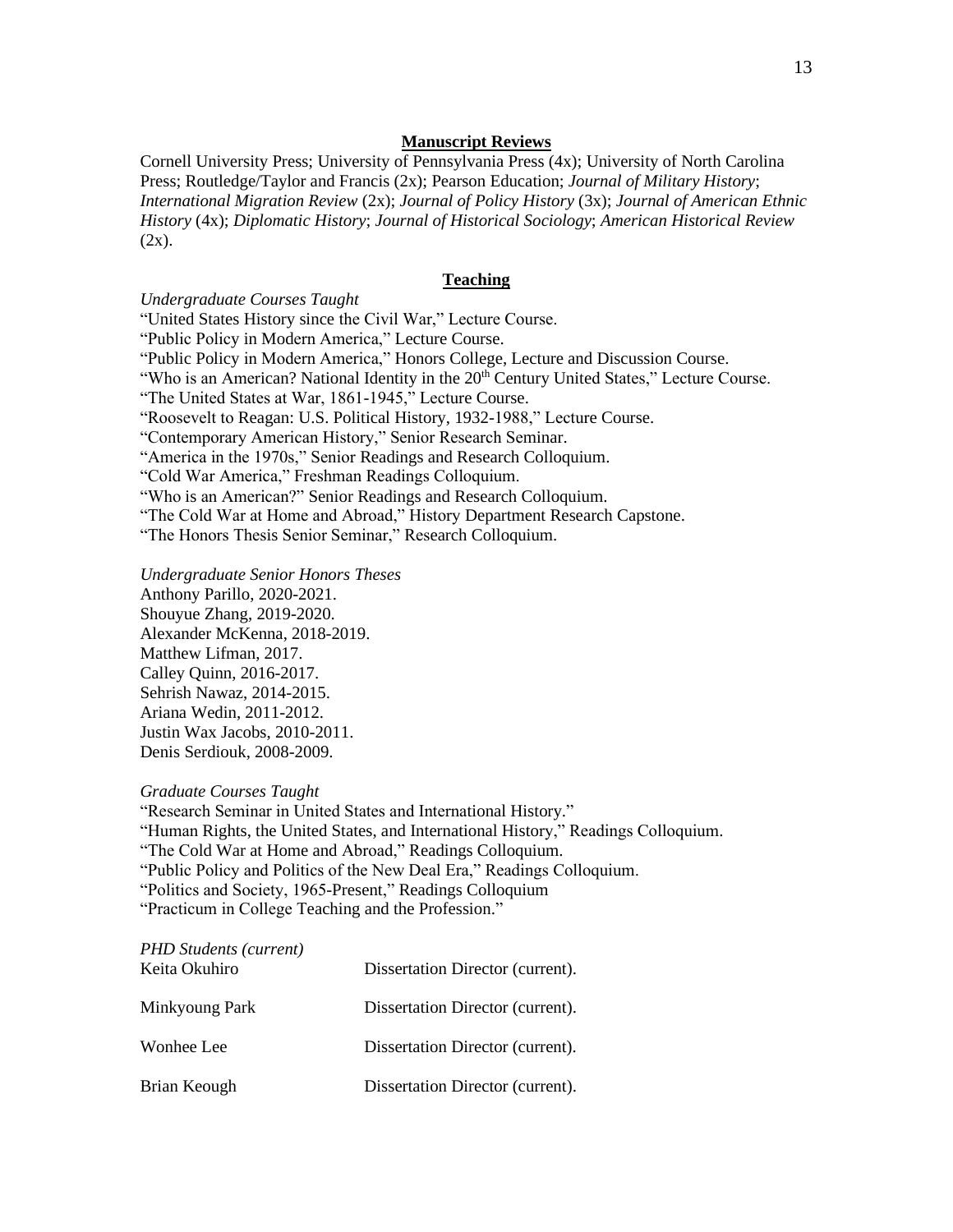| Gene Smith                                                | Dissertation Director (current).                   |
|-----------------------------------------------------------|----------------------------------------------------|
| Jeffrey Aldrich                                           | Dissertation Director (current).                   |
| Tinamarie Peabody                                         | Dissertation Committee Member (current).           |
| Robert Beach                                              | Dissertation Committee Member (current).           |
| Christian Ruth                                            | Dissertation Committee Member (current).           |
| P.J. Kuno                                                 | Dissertation Committee Member (current).           |
| Shawn Faeth                                               | PHD Comprehensive Exam Committee Member (current). |
| Joni Christel                                             | PHD Comprehensive Exam Committee Member (current). |
| Kaycie Haller                                             | PHD Comprehensive Exam Committee Member (current). |
| Samantha Misa                                             | PHD Comprehensive Exam Committee Member (current). |
| Andelina Dreshaj                                          | PHD Comprehensive Exam Committee Member (current). |
| <b>PHD Students (Completed)</b><br><b>Sarah Patterson</b> | Dissertation Committee Member (December 2020).     |
| Eric Morgenson                                            | Dissertation Committee Member (August 2020).       |
| Bryan Herman                                              | Dissertation Committee Member (November 2018).     |
| Patrick Gallagher                                         | Dissertation Committee Member (April 2016).        |
| John Palella                                              | Dissertation Committee Member (April 2016).        |
| John Ansley                                               | Dissertation Committee Member (April 2016).        |
| Maryann Kelly                                             | Dissertation Committee Member (August 2015).       |
| Jacqueline Mirandola Mullen                               | Dissertation Committee Member (April 2015).        |
| Mariah Adin                                               | Dissertation Committee Member (December 2013).     |
| John Evers                                                | Dissertation Committee Member (April 2013).        |
| David Bassano                                             | Dissertation Committee Member (April 2012).        |
| <b>Joy Newman</b>                                         | Dissertation Committee Member (April 2011).        |
|                                                           |                                                    |

*M.A. Students – Theses* John A. Miller (2012) - director Barbara Brown (2009-2012) - director Kevin Russell (2008-2009) – second reader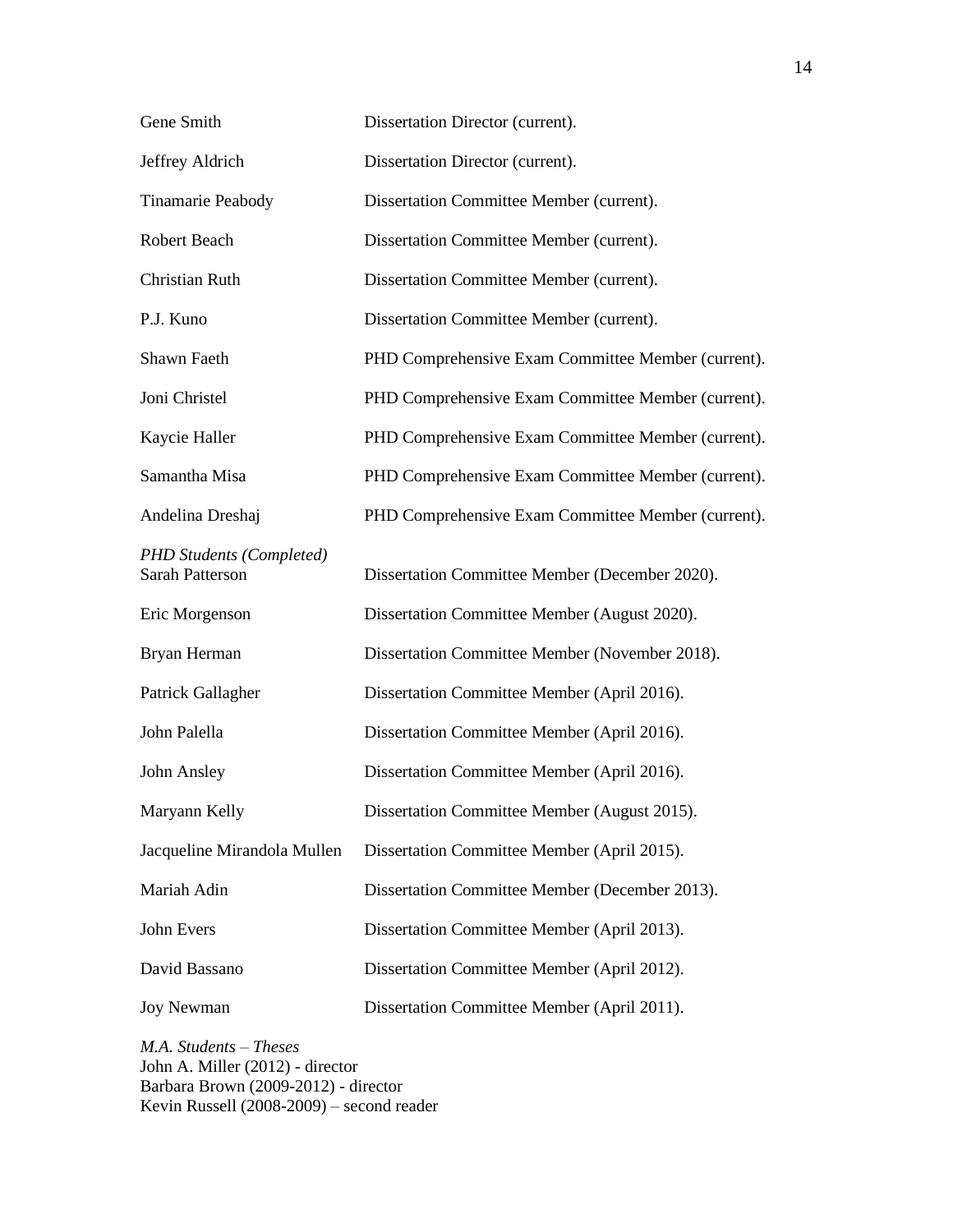Jacqueline Mirandola Mullen (2012) – second reader

*M.A. Students – Oral and Written Exams* Alex Raymond (2008) Bill Lachantin (2009) Guillermo Flores (2009) Shawn Halstead (2009) Matt Avitable (2010) Shannon Bohan (2010) Anthony Gallos (2010) John Skrobela (2011) Anya Lee (2011) Ron Rabidou (2011) Alexandria Whisker (2011) Gordon Roberts (2012) Krista Miller (2012) Michael Paulmeno (2012) Nick Thony (2012) Steven McErlane (2012) Jordan Tetro (2013) Tinamarie Peabody (2014) Patrick Niles (2014) Ian Lulas (2014) Jaime Duhe (2014) Michael Corlew (2014) C.J. Werking (2014) Kyle Cogar (2014) Carolyn Bennett (2015) Rafael Chaiken (2015) Billy Dupre (2015) Sarah Campbell (2015) Justin Holzer (2015) Eric Martell (2016) Nick Tarricone (2016) Elisa Wright (2016) Howard Schneider (2017) Zach Farenkopf (2018) Derek Canino (2018) Joshua Levine (2020) Elizabeth Turner (2020) Kaycie Haller (2021) Nicholas Harmon (2021) Joni Christel (2021) Hannah Swezey (2021)

### **Teaching Awards**

| 2014           | College of Arts and Sciences Excellence in Teaching Award, University<br>at Albany, SUNY. |
|----------------|-------------------------------------------------------------------------------------------|
| 1999 2001 2002 | Semi-Finalist, Seven Society Graduate Fellowship for Superb Teaching                      |

1999, 2001, 2002 Semi-Finalist, Seven Society Graduate Fellowship for Superb Teaching Competition, University of Virginia.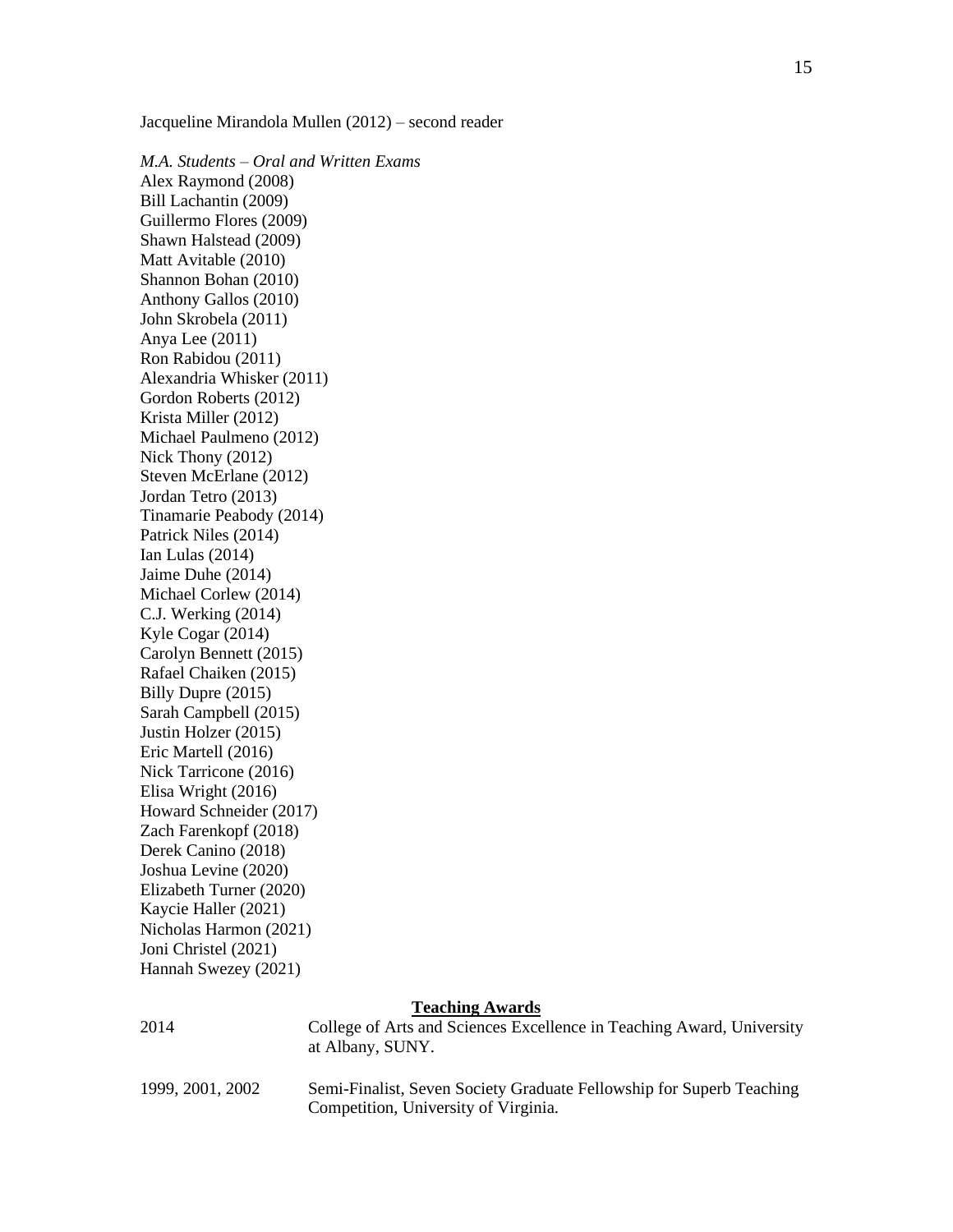| 2007          | <b>Digital History</b><br>"The United States and Refugees," for the "Refuge and Rejection" web<br>site, Arizona State University       |
|---------------|----------------------------------------------------------------------------------------------------------------------------------------|
|               | http://www.asu.edu/clas/history/proj/refugee/                                                                                          |
| 2006-2007     | Editorial Board Member, "Refuge and Rejection" web site,<br>Arizona State University.<br>http://www.asu.edu/clas/history/proj/refugee/ |
| $2001 - 2004$ | Research Associate and Senior Editor.<br>www.americanpresident.org<br>The Miller Center of Public Affairs.<br>University of Virginia.  |
|               | <b>Service – UAlbany</b>                                                                                                               |
| Current       | Director of Graduate Studies, Department of History, University at<br>Albany (2018-2021).                                              |
|               | Member, Long Range Planning Committee, History Department,<br>University at Albany (2018-2021; 2012-2014).                             |
| Previous      | Member, University LGTBQ Advisory Committee (2017-2019)                                                                                |
|               | Member, Graduate Committee, History Department, University at<br>Albany (2017-2018).                                                   |
|               | Chair, Tenure and Promotion Committee of Prof. Chris Pastore (2018).                                                                   |
|               | Member, Tenure and Promotion Committee of Prof. Mitch Aso (2017).                                                                      |
|               | Member, Undergraduate Committee, History Department, University at<br>Albany (2008-2012; 2013-2015; 2016-2017).                        |
|               | Member, Jewish Studies Chair Search Committee, History Department,<br>December 2016-April 2017.                                        |
|               | Member, Outstanding Teaching Award Committee, College of Arts and<br>Sciences, University at Albany (2015).                            |
|               | Chair, Tenure and Promotion Committee of Prof. Ryan Irwin (2015).                                                                      |
|               | Chair, Ad Hoc Committee on Undergraduate History Major Recruitment<br>(Fall 2014).                                                     |
|               | Director of Undergraduate Studies, History Department, University at<br>Albany (August, 2012 – August, 2014).                          |
|               | Chair, Tenure and Promotion Committee of Prof. Kendra Smith-Howard<br>(2013).                                                          |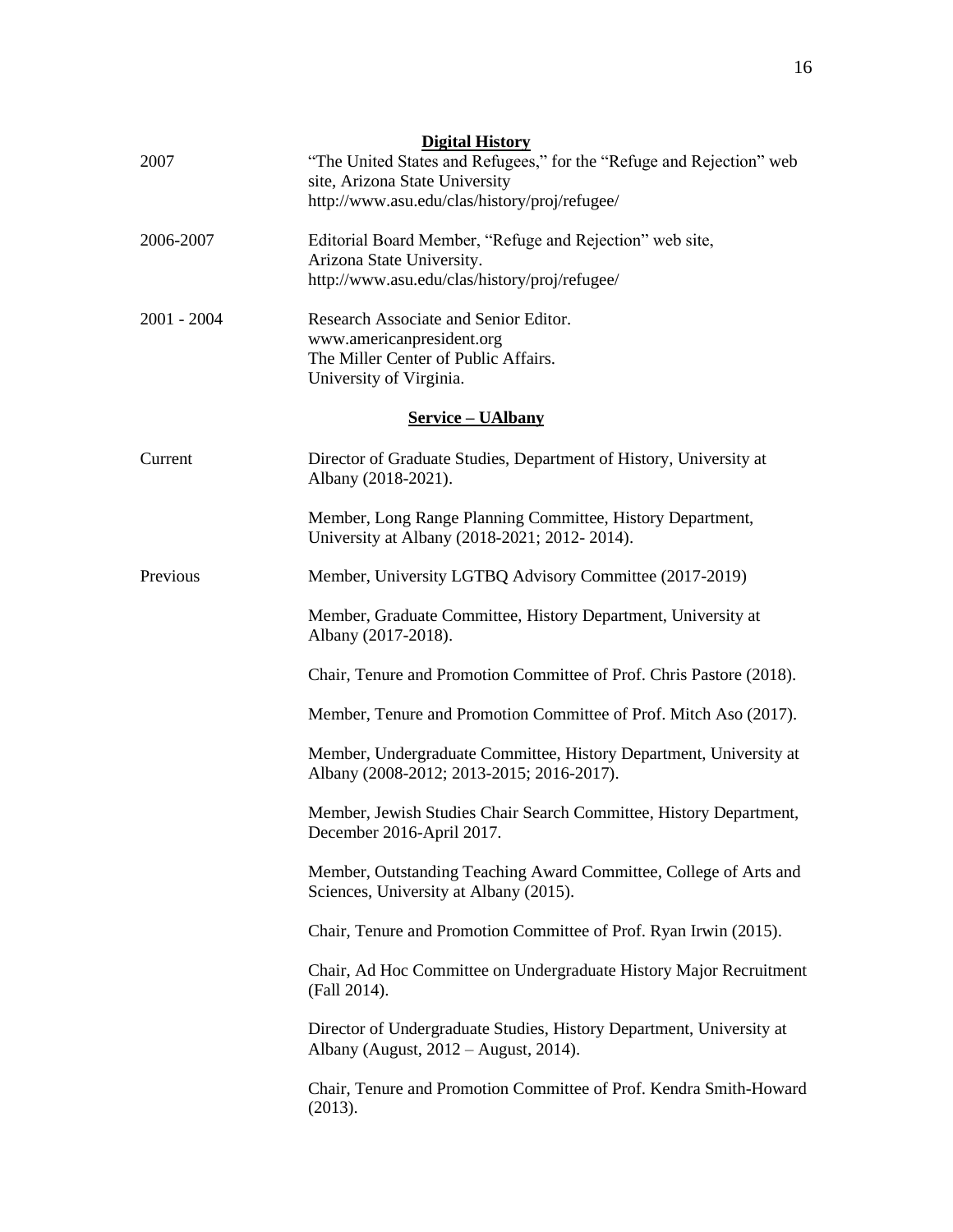|                                                                                             | Chair, Tenure and Promotion Committee of Prof. David Hochfelder<br>(2012).                                                                                                                                                              |
|---------------------------------------------------------------------------------------------|-----------------------------------------------------------------------------------------------------------------------------------------------------------------------------------------------------------------------------------------|
|                                                                                             | Information Officer, History Department, University at Albany (2011-<br>2012).                                                                                                                                                          |
|                                                                                             | Member, 20 <sup>th</sup> Century US and the World Search Committee, History<br>Department (2010-2011).                                                                                                                                  |
|                                                                                             | Member, College of Arts and Sciences' Faculty Council, University at<br>Albany (2009-2011).                                                                                                                                             |
|                                                                                             | Faculty Adviser, Phi Alpha Theta, History Department University at<br>Albany (2008-2011).                                                                                                                                               |
|                                                                                             | Tri-Convener of the History Department's Spring Colloquium on<br>International History (2011).                                                                                                                                          |
|                                                                                             | Chair, 20 <sup>th</sup> Century U.S. History Lecturer Search (2010).                                                                                                                                                                    |
|                                                                                             | Member, General Education Assessment Committee, University at<br>Albany (2010).                                                                                                                                                         |
|                                                                                             | <b>Service - Professional</b>                                                                                                                                                                                                           |
| 2014-Present                                                                                | Member, Roosevelt Institute Research Grants Committee, Franklin and<br>Eleanor Roosevelt Library, Hyde Park, NY.                                                                                                                        |
| 2013-2016                                                                                   | Member, Executive Board, Immigration and Ethnic History Society.<br>Chair, Salutous Book Prize Committee, IEHS, 2014-2015.<br>Member, Salutous Book Prize Committee, IEHS, 2013-2014.<br>Member, Nominating Committee, IEHS, 2013-2015. |
| 2012-Present                                                                                | Outside evaluator for tenure and promotion cases at Montclair State<br>University, University of Cincinnati, University of Maryland, Baltimore<br>County, Bennington College, Western Washington University.                            |
|                                                                                             | <b>Professional Affiliations</b>                                                                                                                                                                                                        |
| Member, Organization of American Historians.                                                |                                                                                                                                                                                                                                         |
| Member, American Historical Association.<br>Member, Immigration and Ethnic History Society. |                                                                                                                                                                                                                                         |
|                                                                                             | <b>Other Activities</b>                                                                                                                                                                                                                 |
| 1998 - 1999                                                                                 | Assistant Editor, The Eleanor Roosevelt Encyclopedia, Maurine                                                                                                                                                                           |
|                                                                                             | Beasely, Holly Shulman, and Henry Beasley, eds. (Westport, CT:                                                                                                                                                                          |
|                                                                                             | Greenwood Press, 2001.) (Volume Awarded the Booklist Academic<br>Choice Award, 2001.)                                                                                                                                                   |

1996 - 1997 Consultant, *Cohen and Woods International*.